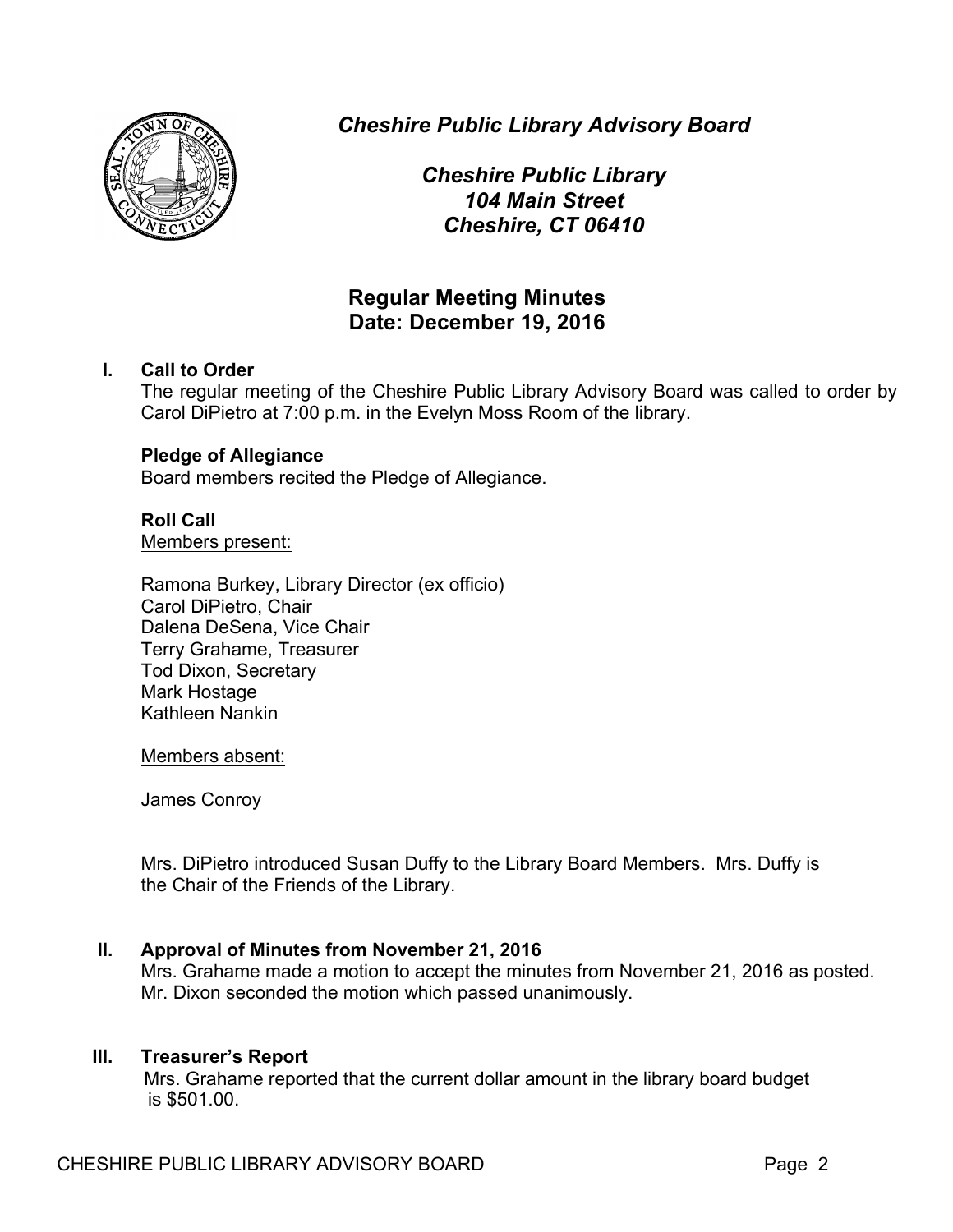Meeting Minutes

#### **IV. Communications**

There was nothing to report.

### **V. Report of the Chair**

Mrs. DiPietro met a library patron at the gym who commented on the success of the book sale. She was amazed to hear how much money was raised. She commented that relatives who live in North Branford visit the Cheshire Public Library quite often for its presentations. She said that their library cannot compare to Cheshire's.

Mrs. DiPietro asked the board members to check calendars for the 2017 meeting dates because the dates in January, February and April are not the third Mondays of each month. These meetings will take place on the fourth Monday of the months noted. The Library will be closed on January 23, 2017 for Martin Luther King Day.

Mrs. DiPietro said that Ms. Jordan's health is improving. She is at Gaylord and very appreciative of the get well cards that she has received. She will be at Gaylord for at least two more weeks. Gaylord has an email system where messages can be received for patients. The email address is: www.gaylord.org/patient-info-ewellwishes.

#### **VI. Report of the Library Director**

As a reminder, The Friends of the Library membership drive will begin soon, and at that time, memberships will be renewed.

Mrs. Burkey attended the Library Directors' Summit in Sacramento at the beginning of December and the topic of the conference was "sustainability" of libraries – economic, environment, and social. She commended and thanked the Library and The Friends for the support given to be able to attends programs and conferences.

### **Programs and Services**

Per the objectives in our Strategic Plan reconfigured the furniture in the lobby has been reconfigured to accommodate a Welcome Desk, where patrons will now see a helpful and friendly staff member as soon as they enter the library from the parking lot entrance (95% of our traffic). The changes are very recent, so we're working out some kinks and "tweaking" things to best suit the needs of our patrons and busy staff. We are considering simplifying our due date structure, which at this time is very complicated, with some items going out for 2 days, 3 days, 1 week, 2 weeks, and 4 weeks. This can be confusing and annoying to our patrons, whom we do not wish to confuse or annoy. We hope to have the new due date structure ironed out soon. Please check our website at www.cheshirelibrary.org for holiday hours and closings.

CHESHIRE PUBLIC LIBRARY ADVISORY BOARD FRAGE 3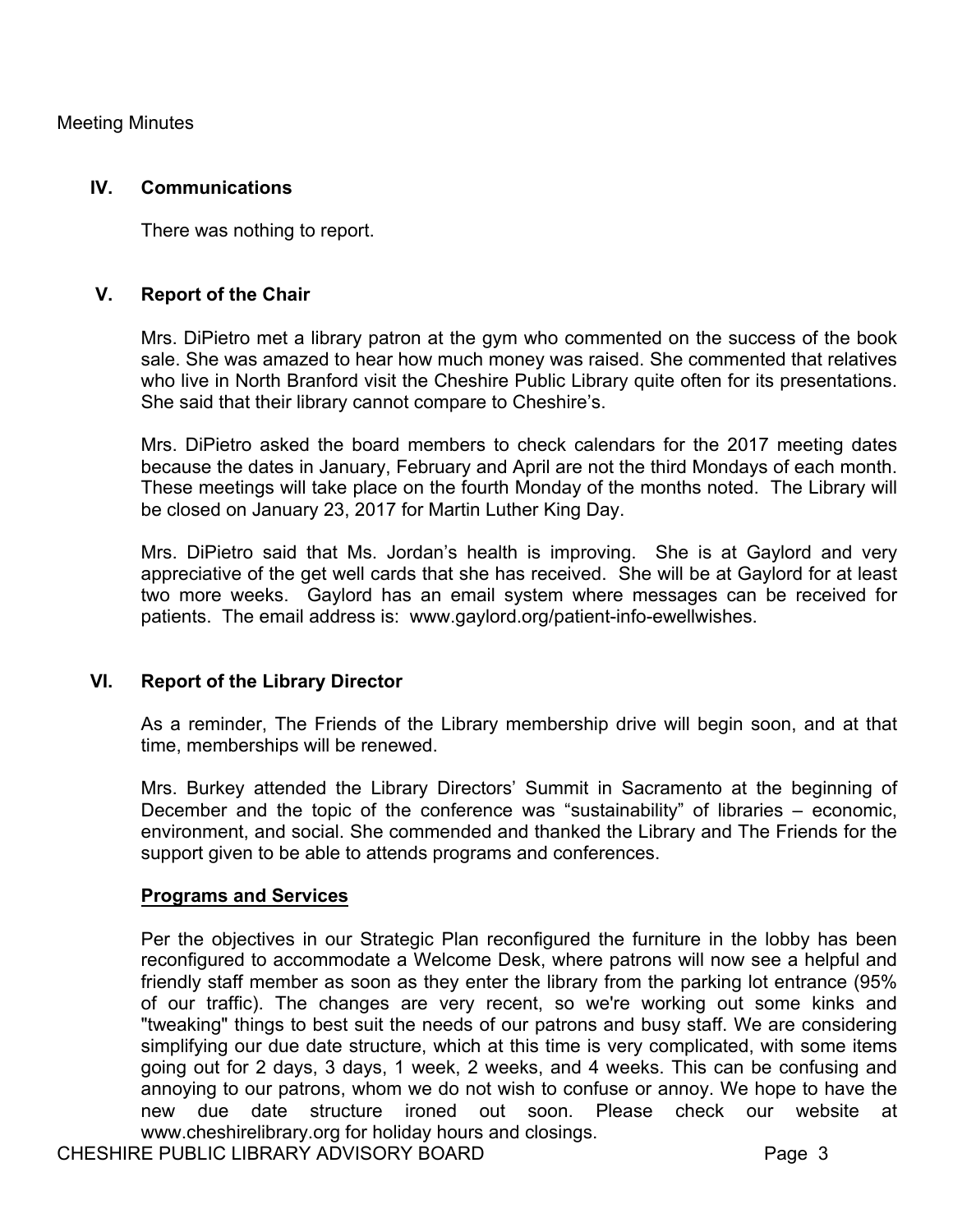Meeting Minutes

### **Personnel**

A tentative agreement with the library union on a successor bargaining unit contract has been reached. Union members will meet in January to discuss and vote on it and, if it passes, it will go to the Town Council for a vote.

Jen Cook, Senior Library Associate, will be leaving in January to move to a warmer climate which has been a dream of hers (and her husband's) for quite some time. Jen's sense of humor, excellent customer service, and exceptional work ethic will be missed, but we wish her well out west.

#### **Financials**

The library's Fiscal Year 2017-2018 operating budget request to the Town Manager by January 13, 2017. No significant operational changes to the structure of the budget next year are expected; however, any and all input into the process is welcome.

#### **Buildings and Grounds Policies and Planning**

There was nothing to report.

#### **Other**

Mrs. Burkey wished everyone a happy, healthy and safe holiday season. Best wishes for a happy new year!

*Please see our monthly calendar at www.cheshirelibrary.org for a full listing of library programs and events.*

#### **VII. Unfinished Business**

There was nothing to report.

#### **VIII. New Business**

There was nothing to report.

#### **IX. Adjournment**

The meeting was adjourned by general consensus of the board at 7:30 p.m.